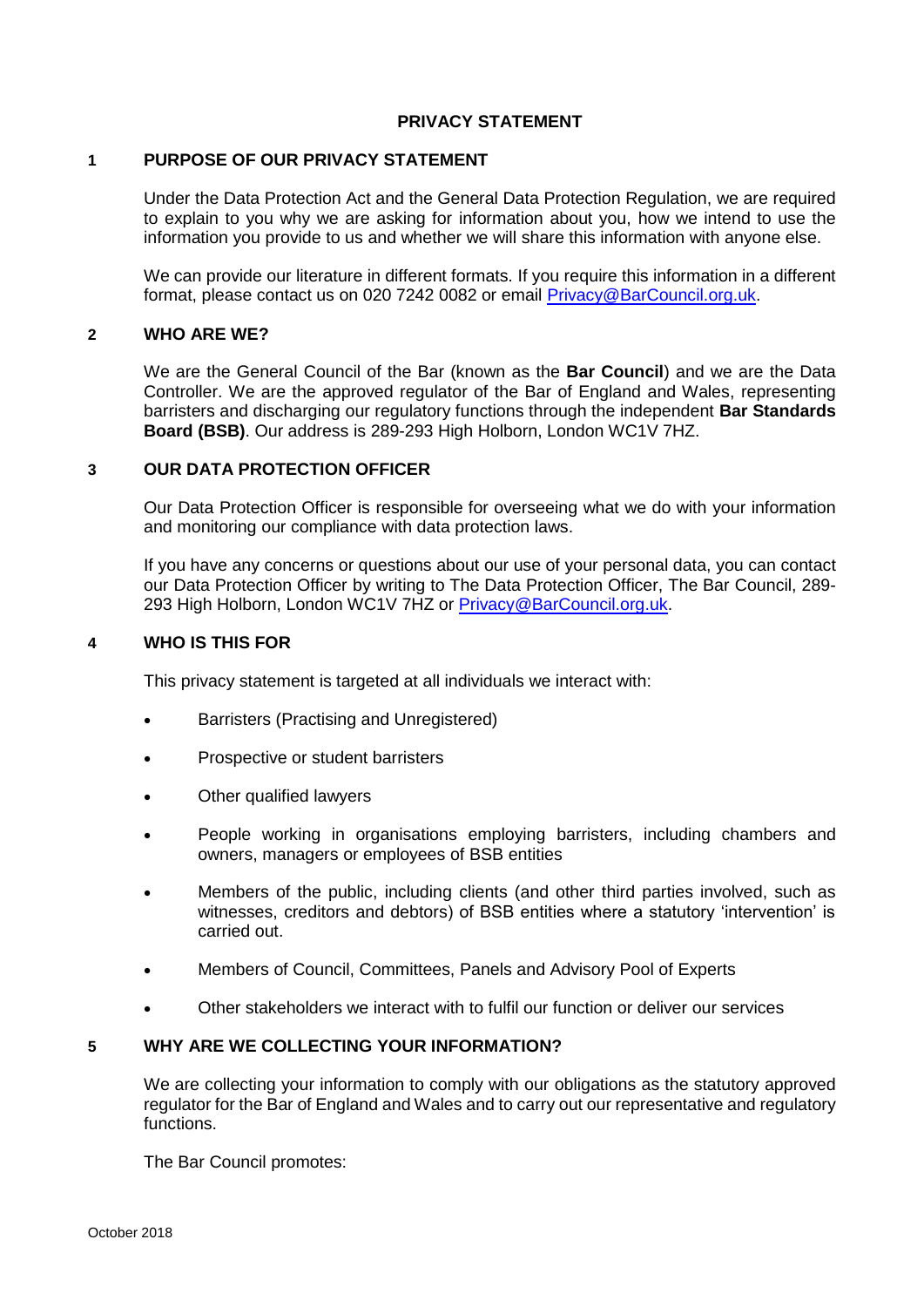- the Bar's high-quality specialist advocacy and advisory services;
- fair access to justice for all;
- the highest standards of ethics, equality and diversity across the profession; and
- the development of business opportunities for barristers at home and abroad.

The Bar Standards Board objectives as laid out in the Legal Services Act are:

- protecting and promoting the public interest;
- supporting the constitutional principle of the rule of law;
- improving access to justice;
- protecting and promoting the interests of consumers;
- promoting competition in the provision of services;
- encouraging an independent, strong, diverse and effective legal profession;
- increasing public understanding of citizens' legal rights and duties; and
- promoting and maintaining adherence to the professional principles.

# **6 WHAT INFORMATION ARE WE COLLECTING?**

All the information we collect about you will be stored and used by us in accordance with this privacy statement and in accordance with your rights as described in Section 13 of this statement under the Data Protection Act and the General Data Protection Regulation.

# *Personal data*

The information which we process about you is collected:

- when you complete an online form, or update your details on the Bar Council, the Bar Standards Board or the My Bar websites;
- when you complete an online form or update your details on websites provided in conjunction with the Bar Council such as the Direct Access Portal and the Pupillage Gateway;
- when you submit an application or form to us online or manually;
- when you complete a survey for us;
- when you contact the Bar Council or the Bar Standards Board by email, post, telephone or fax;
- when you contact by telephone, we may record telephone conversations to offer you additional security, resolve complaints and improve our service standards.
- from persons duly authorised by you, such as your employer, or a clerk or administrator at your chambers, to provide information on your behalf; when we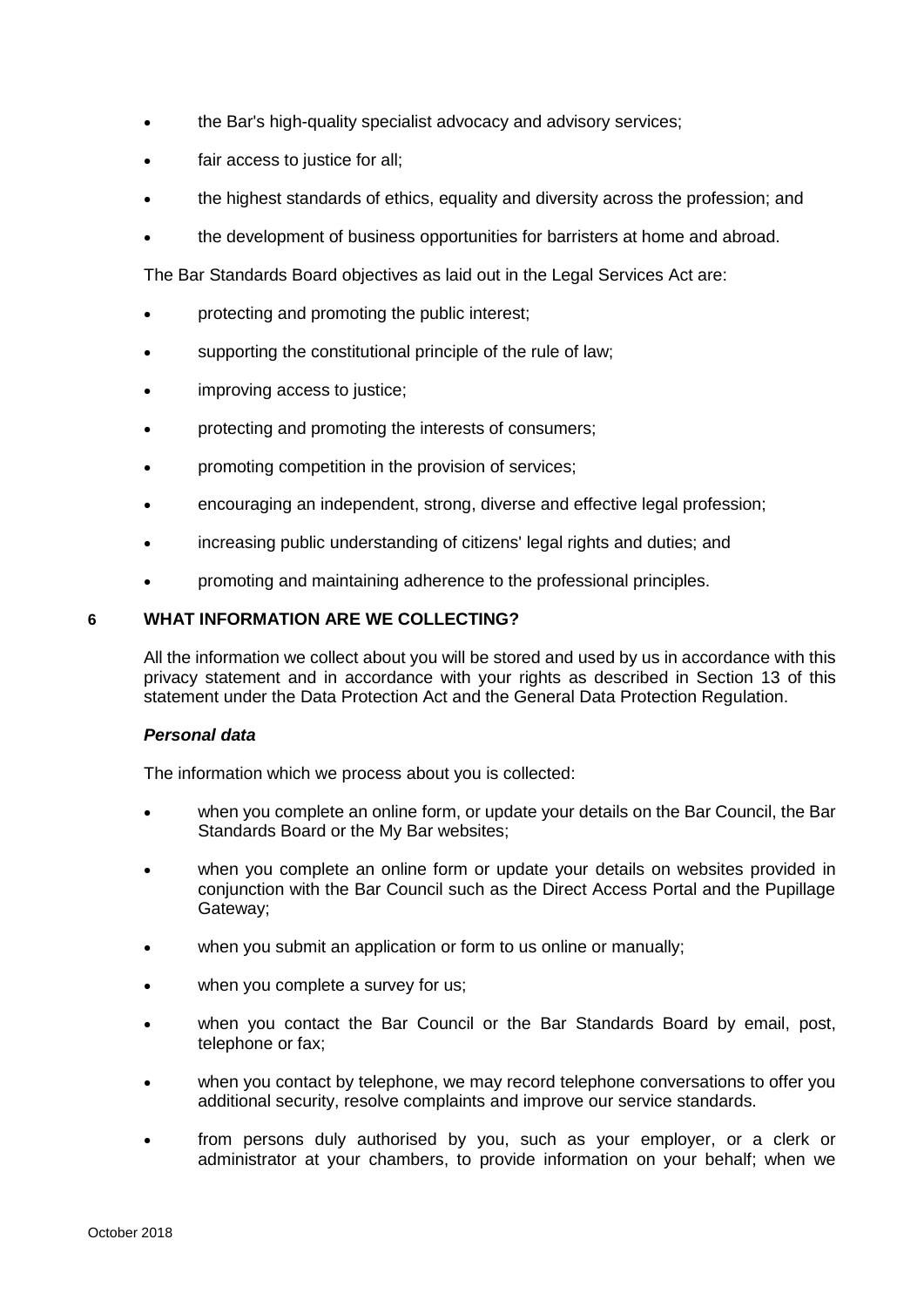receive information and reports about conduct, or are investigating such information or reports, provided to us by yourself or third parties;

- when we carry out a statutory 'intervention' into Alternative Business Structures or Authorised Persons, which involves taking control of the practice of an Authorised Person in the interests of clients and the public.
- when you provide services to us or undertake activities which form part of your obligations under the terms of your appointment or our contractual terms;
- when we administer our appointment, recruitment and appraisal processes for Council, Committee, Panel and Advisory Pool of Experts members;
- through cookies on our website (for further information see our Cookies Notice [link])
- IP addresses collected through our websites, these are only stored for 90 days for security reasons and subsequently destroyed.

The information which we collect about you from other sources:

- From the Council of the Inns of Court and the Inns of Court (Students and Call to the Bar datasets)
- from Pearson Vue (Bar Course Aptitude Tests datasets)
- from universities (Bar Professional Training Course and Bar Transfer Test datasets)
- Legal Ombudsman (Complaints information)
- Bar Mutual Indemnity Fund (Insurance information)
- Judicial Appointments Commission
- Queen's Counsel Appointments (QC appointment information)
- when obtaining the references from referees you have supplied, for the purpose of confirming your suitability for appointment to committees, panels or expert groups

The information which we collect about you through the above processes will typically be your name and contact information such as postal address, email address and telephone numbers, your contact history, subscriptions, any application information or report from you and in relation to cookies, your internet log information and visitor behaviour information.

If you are a barrister or prospective barrister, we will collect information about your education history and results, Call to the Bar information, practising details, roles and employment positions, qualifications, professional details, rights, entitlements, registrations, subscriptions, applications, authorisations, demographics, complaints and conduct history. Where we carry out a statutory 'intervention' we will also collect client files, employee files and general office files.

#### *Special categories of personal data*

Some of the information which we collect to fulfil our public sector equality duties as well as deliver regulatory objectives will be special categories of personal data (also called sensitive personal data) to which greater protection is provided by the data protection laws. The information which falls within this category includes information about: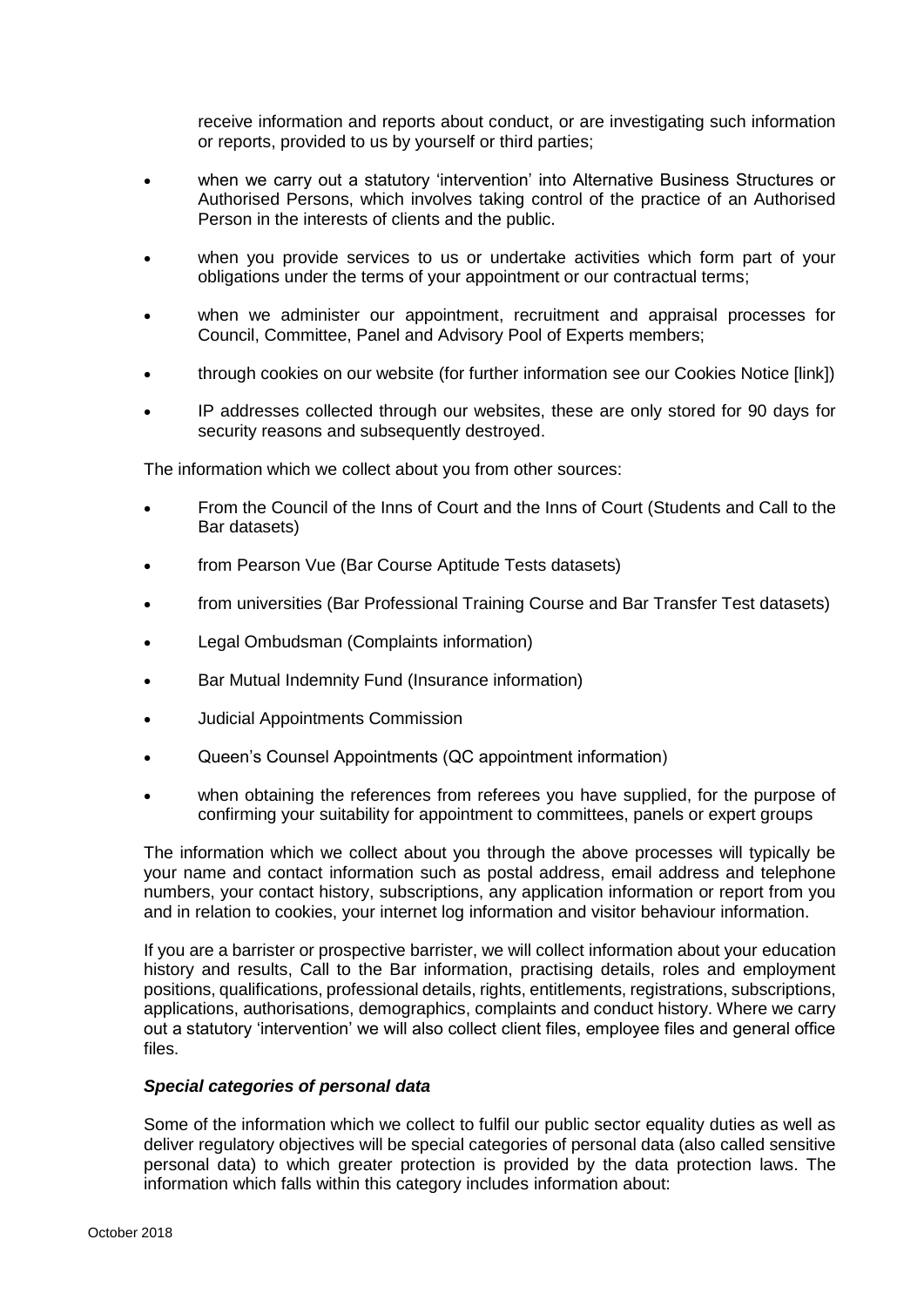- disability and health
- sexual orientation and/or gender identity
- a person's racial or ethnic origin
- religious or philosophical beliefs
- membership of a trade union
- political opinions

# *Information about criminal convictions and offences*

Information about criminal convictions and offences does not fall under the definition of special categories of personal data but it is still afforded greater levels of protection.

# **7 WHAT IS THE LAWFUL BASIS FOR USING YOUR INFORMATION?**

#### *Personal data*

In accordance with the data protection laws, we need a "lawful basis" for collecting and using information about you. There are a variety of different lawful bases for processing personal data which are set out in the data protection laws.

The lawful bases on which we rely in order to use the information which we collect about you for the purposes set out in this notice will be:

- using your information is necessary for the performance of a task carried out in the public interest (to fulfil our statutory regulatory and representative obligations) which we refer to as the "public task" basis; or
- you have provided consent to our use of your information; or
- using your information is necessary to fulfil a contract you have with us, or because you have asked us to take specific steps; or
- using your information is necessary for the pursuing of legitimate interests of the General Council of the Bar and/or the Bar.

#### *Special categories of personal data*

The lawful basis on which we rely in order to use your sensitive personal data/special categories of personal data which we collect about you will be:

- that it is necessary for the performance of a task carried out in the public interest (to fulfil our statutory regulatory and representative obligations); and
- for reasons of substantial public interest, for the reasons above, and in order to monitor and review the existence or absence of equality of opportunity or treatment.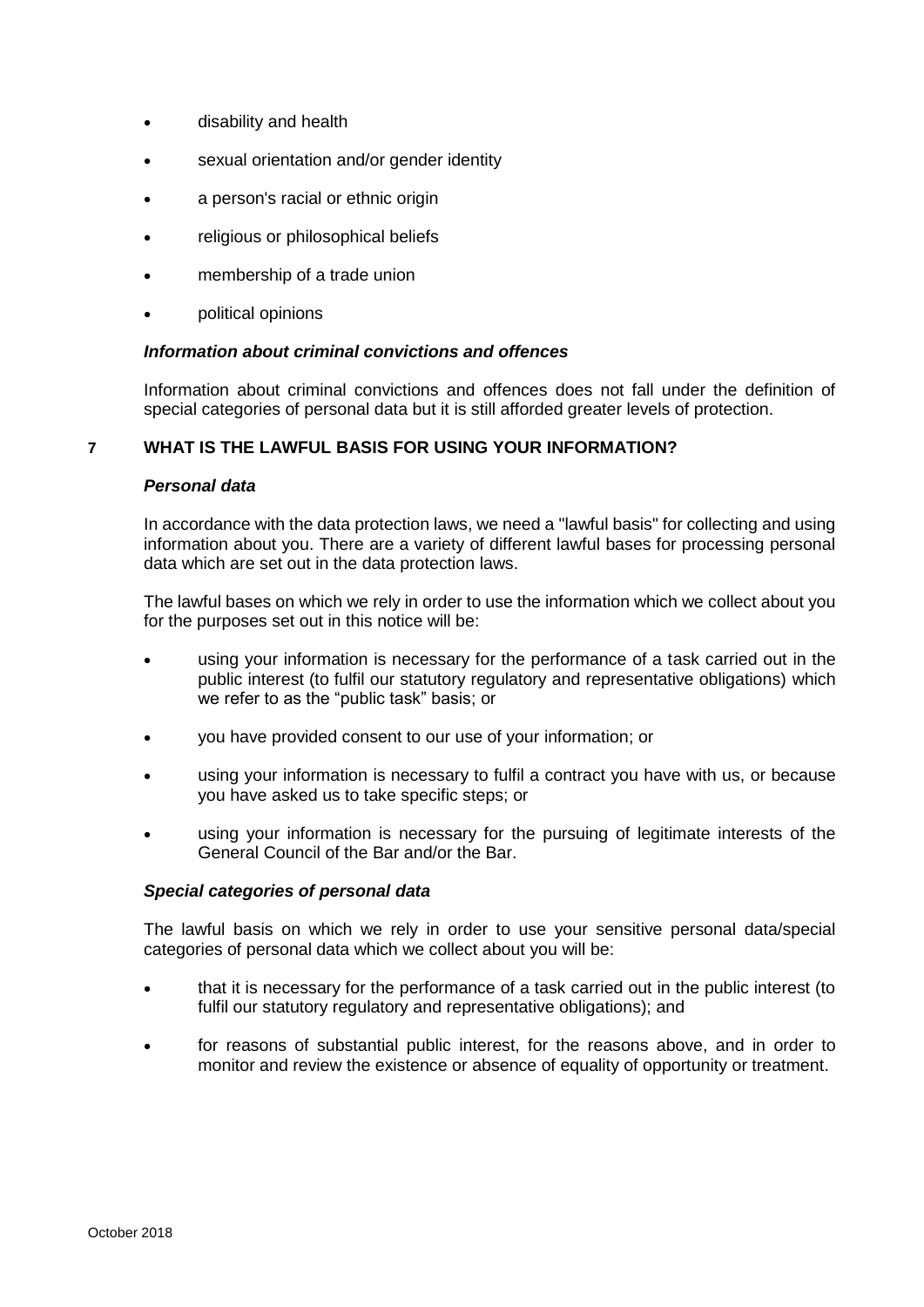# *Information about criminal convictions and offences*

The lawful basis on which we rely in order to use information that may relate to any criminal convictions and offences will be:

- that it is necessary for the performance of a task carried out in the public interest (to fulfil our statutory regulatory obligations); and
- for reasons of substantial public interest, specifically, that it is necessary for the exercise of our regulatory functions.

# **8 WHAT ARE WE GOING TO DO WITH YOUR INFORMATION?**

#### *Personal data*

The information which you provide to us will be used to deliver the following regulatory and representative functions using the lawful basis of "public task" under our approved regulator status in the Legal Services Act 2007:

# **Regulatory functions delivered by the Bar Standards Board**

- governance, regulatory strategy and policy development, including research;
- authorisation to practise and changes in practising details;
- applications for rights and entitlements or for waiving certain regulatory requirements;
- to enable persons with delegated responsibility for your chambers/employer to complete authorisation to practise forms and procedures on your behalf;
- registration and completion of pupillage;
- authorisation and regulation of entities (authorised bodies and licensed bodies) including, where appropriate, their owners, managers and employees;
- regulation (including regulatory assurance and supervision) of barristers (and in certain circumstances those employed by barristers) and those qualifying as barristers, authorised bodies, licensed bodies and education and training provision for prospective and current barristers;
- dealing with enquiries, complaints and reports about conduct matters, carrying out investigations and taking enforcement action;
- maintaining the Barristers' Register; and
- sending Bar Standards Board Regulatory Updates & Information.

#### **Representative function delivered by the Bar Council**

- governance and strategy management and development
- influencing of policy with Government in relation to the administration of justice;
- provision of policy and practical support, guidance and initiatives to barristers on practice management issues and in relation to practises undertaken by barristers;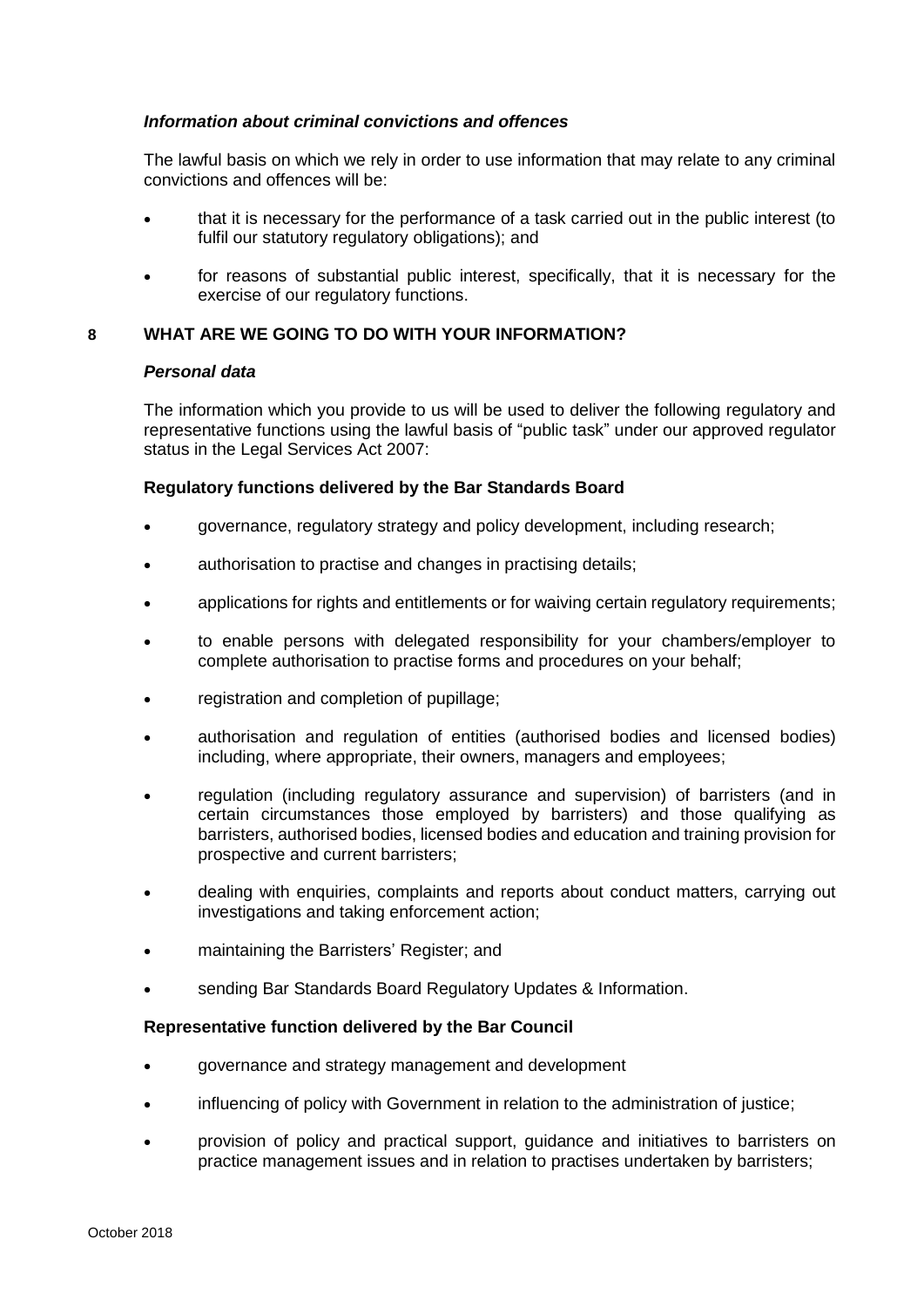- provision of policy and practical support, guidance and initiatives to authorised and licensed bodies;
- provision of policy and practical support, guidance and initiatives to support prospective barristers in education and training and upon entry to the Bar;
- the promotion of relations between the approved regulator and relevant national or international bodies, governments or the legal professions of other jurisdictions
- promotion of equality, diversity and social mobility across the profession.
- for practising barristers, we will use your information, under the lawful basis of legitimate interests, to send representation, policy, support and justice campaign information for the Bar.

**We may seek your consent** to use your information for the following reasons:

- for the administration and communication of events such as the Bar Conference, training and road shows;
- for public relations and marketing purposes directly relating to the profession;
- for the administration of membership records, including member services, Xexec and Counsel magazine subscriptions;
- to keep you up to date with the range of services from our partners, including products and benefits:
- to create and update your profile on the Juriosity Platform (new Bar Directory).
- to change mailing preferences in relation to purposes other than our representational or regulatory functions;
- in the case of cookies, it will allow us to provide you with a tailored and appropriate user experience on our website;
- to receive representation, policy, support and justice campaigns for the current and prospective Bar (other than practising barristers)
- to receive regulatory updates and information (other than practising barristers)

#### *Special categories of personal data*

We are committed to ensuring that access to the Bar should be equally open to all. Therefore, the special categories of personal data which we collect from you will be used for the following purposes:

- to fulfil our statutory obligations under the Equality Act 2010 and the Legal Services Act 2007, including Equalities monitoring and research;
- to monitor the data trends of those entering the Bar to understand how people from a range of backgrounds progress in their careers. We may publish anonymised analysis of this information on our website.

If you require further information as to why the General Council of the Bar gathers diversity data from you to fulfil its statutory function as approved regulator and fulfil its public sector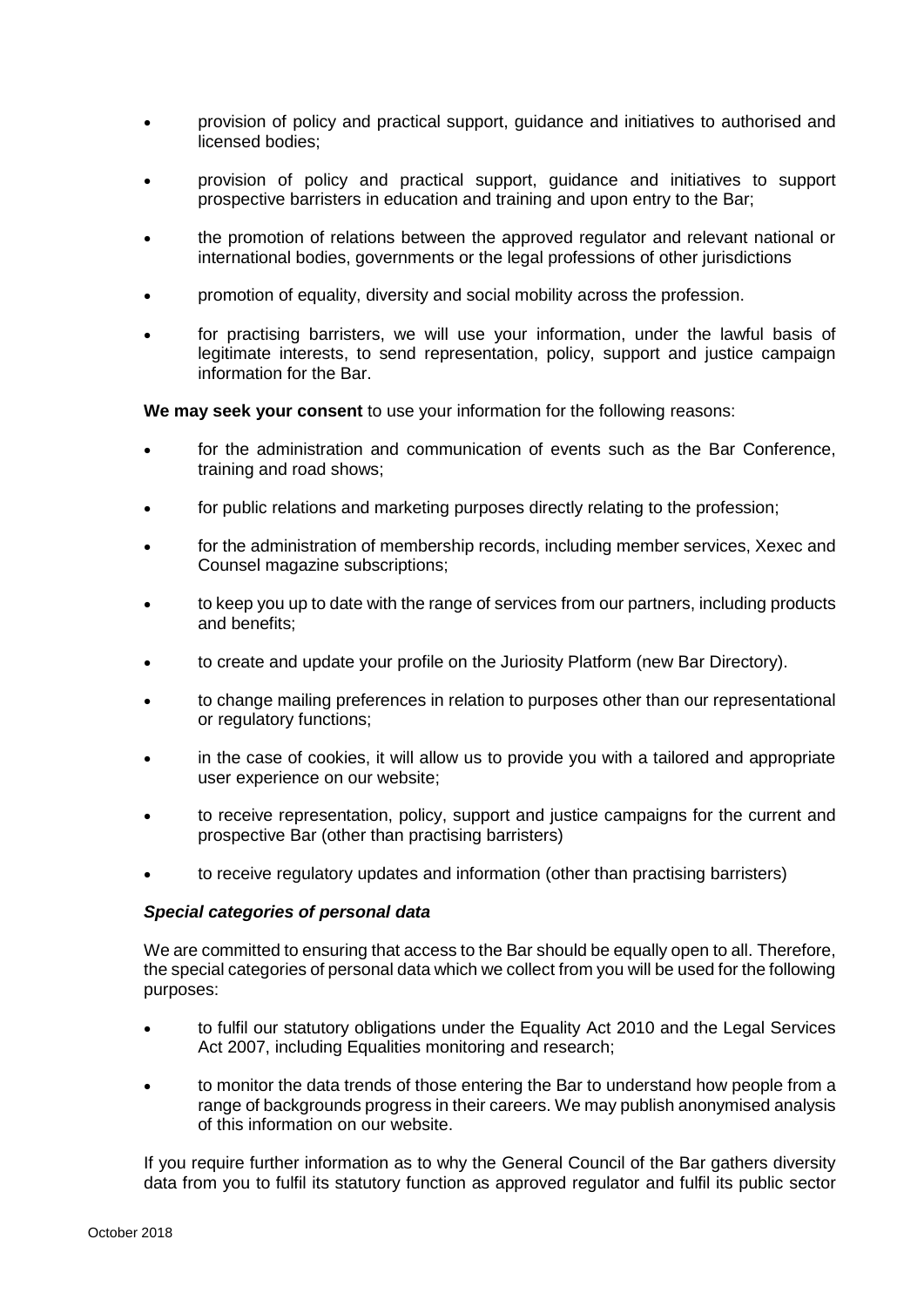equality duties, please contact the Equality and Diversity team at the Bar Council or the Bar Standards Board on 020 7242 0082.

# *Information about criminal convictions and offences*

We collect information concerning criminal convictions and offences in relation to those who practise as barristers in England and Wales and members appointed to Committees, Panels and Advisory Pool of Experts. We collect this information as part of our regulatory function.

Some of this information is collected routinely through the Authorisation to Practise process, to comply with money-laundering regulations.

# **9 SHARING YOUR INFORMATION**

#### *Contractors and sub-contractors*

It may be necessary to share your information with our contractors and sub-contractors so they can provide a service to you or to enable us to deliver our statutory function or services you have agreed to. The contractors and sub-contractors shall be contractually required to ensure that they adhere to the security requirements imposed by the Data Protection Act and/or the General Data Protection Regulation (as applicable).

Our contractors and sub-contractors will not share your information with any other parties (except in the case of our file storage contractor) and will only be able to use the information when completing work on behalf of us.

# *Regulators and other legal obligations*

We may also share your information with other bodies with official authority, such as the Legal Ombudsman, Legal Services Board, other regulators, the Council of the Inns of Court, Queens Counsel Appointments, Judicial Appointments Commission and the Office of the Immigration Services Commissioner, and with other organisations where we have a legal obligation to share the information with them or where there is a legitimate legal basis to do so. Where we carry out statutory 'interventions' we will do this in association with Intervention Agents (who are firms of solicitors) who will be acting with BSB as joint controllers of the data concerned.

#### *Other organisations*

We may from time to time share or receive information about you from other organisations, such as:

- the police for the purpose of detection and prevention of crime;
- organisations with a function of auditing and/or administering public funds for the purpose of detection and prevention of fraud;
- the Inns of Court in order to keep their records' up to date and facilitate your relationship with them;
- Bar Mutual Indemnity Fund;
- BPTC providers; or
- if you provide consent, we may share your information with a third-party organisation for marketing purposes.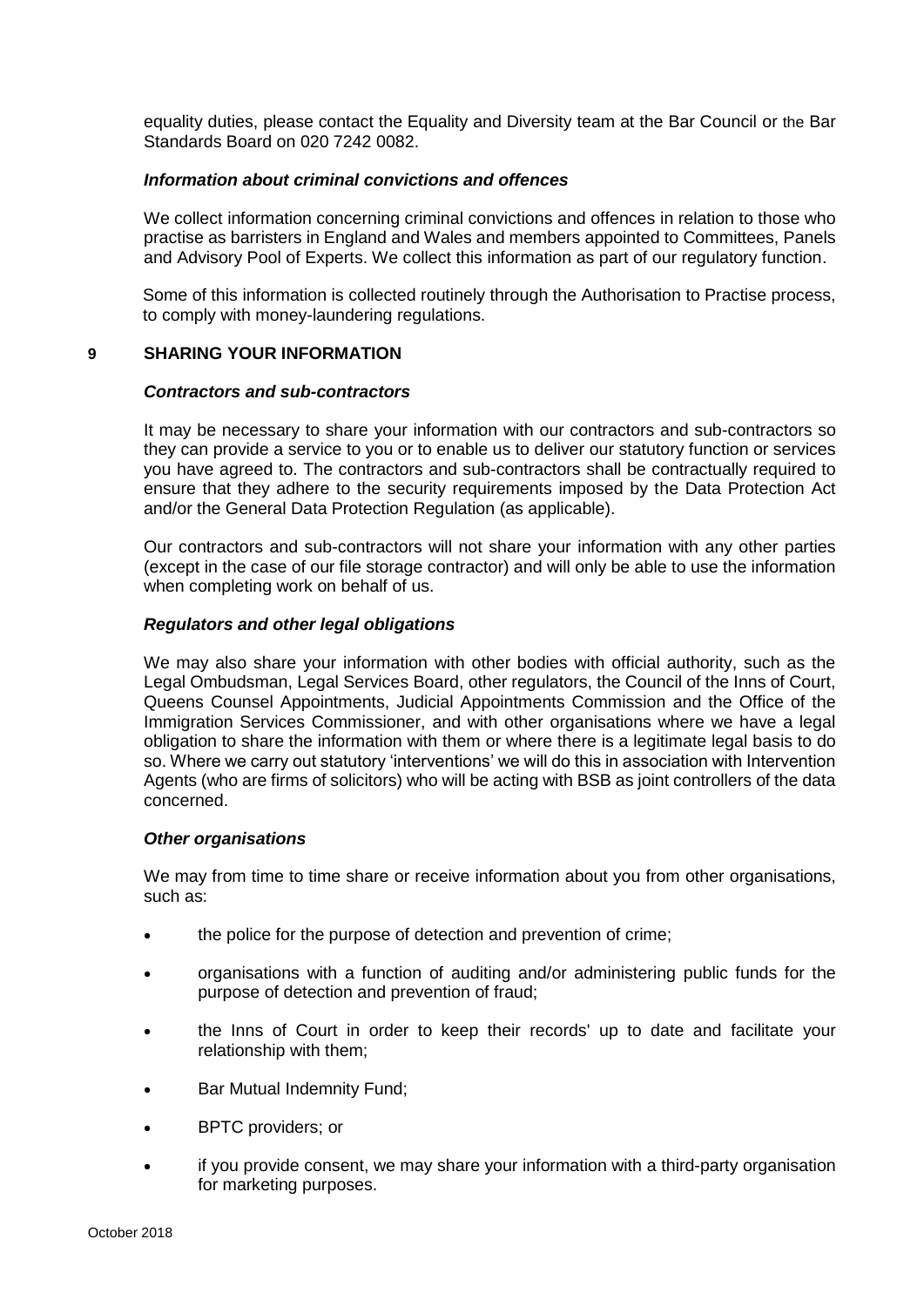# *The public*

If you are a qualified barrister, some of your personal data (as defined in the Bar Standards Board Handbook) is publicly accessible via the Barristers' Register webpage.

If you are a member of a Committee, Panel, or Advisory Pool of Experts, some of your personal data is publicly accessible and/or on the BSB or Bar Council website.

# **10 TRANSFERRING YOUR INFORMATION ABROAD**

If you are a qualified barrister, your personal data (as defined in the Bar Standards Board Handbook) is accessible internationally via the Barristers' Register webpage.

If you are a member of a Committee, Panel, or Advisory Pool of Experts, your personal data is accessible internationally on the BSB or Bar Council website.

#### **11 SECURITY OF YOUR PERSONAL INFORMATION**

The information that you provide will be stored securely on our electronic systems. Our security measures and procedures reflect the seriousness with which we approach security and the value we attach to your information. These measures and procedures are audited and reviewed.

Only relevant members of staff will have access to the information you provide to us. Those members of staff will have received appropriate data protection training.

Any payment transactions will be encrypted (using SSL technology).

# **12 CAN WE USE YOUR INFORMATION FOR ANY OTHER PURPOSE?**

In limited circumstances we may use your information for a purpose other than those set out in this policy. If we intend to do so, we will provide you with information relating to that other purpose before using it for the new purpose.

# **13 STORING YOUR INFORMATION AND DELETING IT**

In accordance with the General Council of the Bar obligations under the Data Protection Legislation, the Council shall only retain personal data for as long as is necessary for the legitimate purposes for which the personal data is processed.

When those purposes come to an end, the General Council of the Bar shall securely delete the personal data unless the retention of the personal data is required for archiving purposes which are in the public interest, scientific or historical research purposes or statistical purposes in accordance with Article 89 (1) of the GDPR or other applicable provisions under the Data Protection legislation.

When one of the above situations arise, we will review the information which we hold concerning you and determine whether there are any legal reasons why we need to continue holding that information. Once the identified purpose comes to an end, unless there is another identifiable purpose for which it is necessary to hold on to your information, we will delete your information.

If you provide information via a survey for research purposes, the information will be deleted or kept in an anonymised format once the information has been analysed and reported upon.